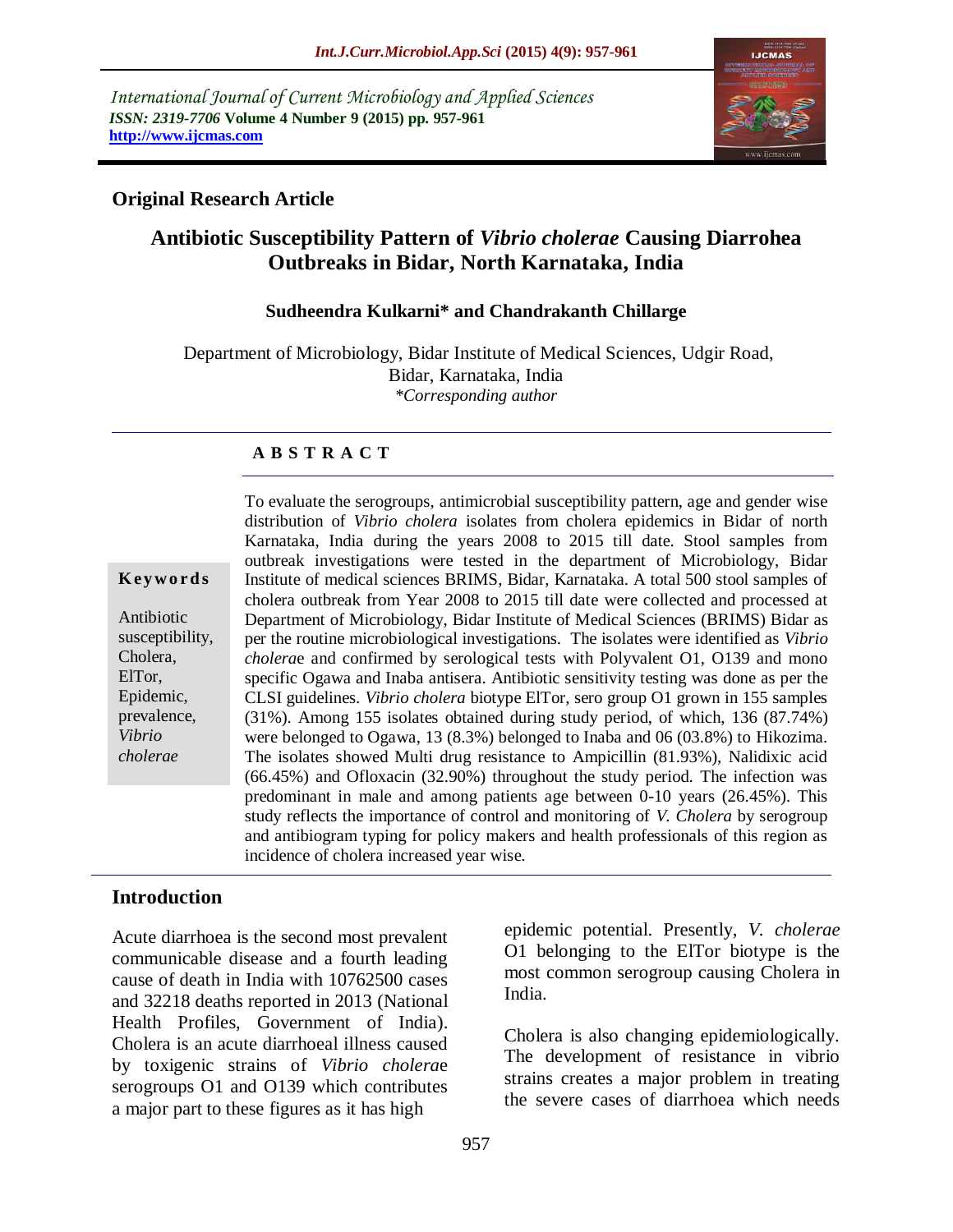antibiotic intervention. Antibiotic resistance has become a major medical and public health problem as it has direct links with disease management as multiple antibiotic resistant strains of *V. cholerae* have emerged (Amit *et al.,* 2008; Garg *et al.,* 2000).

Reports of drug resistant *V. cholerae* strains are appearing with increasing frequency and these have been documented (Okoh and Igbinosa, 2010). Multidrug resistance in diarrhoeal illness like Cholera has increased the morbidity rate in the patients from 1% to 5.3% in cholera epidemic of Guinea – Bissau in the year 1996–1997 (Anders *et al.,* 2000). Studies reported that a genetic element named as SXT element plays a role in the acquisition of antibiotic resistance to sulfamethoxazole, trimethoprim in *Vibrio cholera*e O1 and O139 strains. However, the antibiotic susceptibility of the organisms fluctuate spatially and temporally (Tomoko *et al.,* 2004).

Till now no studies have been done in Bidar to monitor the antibiotic susceptibility pattern of *V. cholerae* and development of resistance of cholera isolates to doxycycline and tetracycline and prevalence of cholera incidence in Bidar year wise. We isolated Vibrio pathogens and in this study, we report the antibiotic susceptibility patterns of the vibrio isolates as well as the percentage of infection gender wise and age wise.

# **Materials and Methods**

**Study area:** The study area includes both rural parts and town of Bidar, North Karnataka. As in any other regions of India, the cholera outbreaks have been frequently reported from one or the other parts Bidar every year especially during end of the summer and beginning of the monsoon season in the months of May, June & July months.

**Case definition of cholera:** In an area

where there is a cholera epidemic, a patient aged 5 years or more develops acute watery diarrhoea with or without vomiting was considered as suspected cholera case (WHO).

A total of 500 stool samples were collected from the outbreaks occurred from past 8 years from year 2008 to till July 2015 were received and processed in the Department of Microbiology, Bidar Institute Of Medical Sciences (BRIMS) Bidar. (The cases which were admitted in Private hospitals and other tertiary care hospitals of that region are not included in this study). The samples were collected in a sterile universal container and transported in Cary Blair transport medium to the laboratory. The routine microscopy was done for stool samples for detection of parasites, RBC's, & Pus cells. All stool samples were enriched in alkaline peptone water (APW) for 8 hours and hanging drop preparation was done from APW to see the darting type motility of the *Vibrio cholera*e which gives presumptive identification. It was followed by culture on blood agar, Mac Conkey agar, thiosulphate citrate bile salt sucrose agar (TCBS) at  $37^{\circ}$ C for 18 to 24 hours. The colonies with the characteristic appearance of *Vibrio cholera*e were identified by biochemical tests and conformed by serological tests with Polyvalent O1, O139 and mono specific Ogawa and Inaba antisera (Becton Dickinson Company, India).

**Antibiotic sensitivity tests:** Antibiotic sensitivity tests were carried on Muller Hinton agar (MHA) plates by Kirby Bauer disk diffusion method (Bauer *et al.,* 1966) using antibiotic discs (Himedia, Mumbai, India) Ampicillin (AMP 10mcg), Nalidixic acid (NAL 30mcg), Ofloxacin (OFX 5mcg), Tetracycline (TET 30mcg), Chloramphenicol (CHL 30mcg), Doxycycline (DO 10mcg) and Ciprofloxacin(CIP 5mcg). Characterization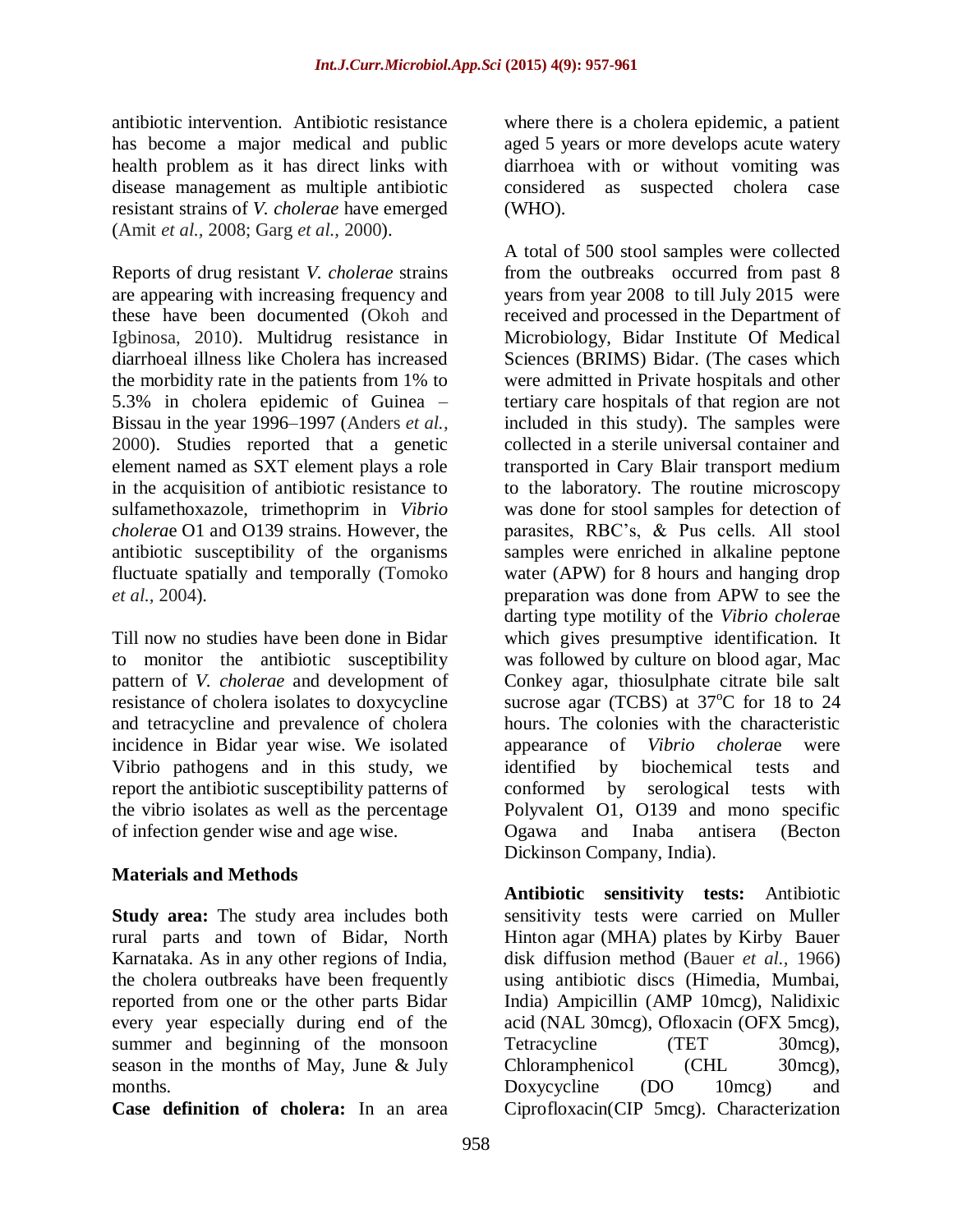of the strains as susceptible, intermediately resistant, or resistant was based on the size of inhibition zones around each disc as per the manufacturer's instructions, which matched the interpretive criteria as per CLSI guidelines (CLSI, 2007).

### **Statistical analysis**

SPSS version 21 was used to generate graphs. Only descriptive statistics was used to generate results.

## **Results and Discussion**

Among 500 stool specimens processed, 155 samples (31%) were found to be positive for *Vibrio cholera*e O1, Biotype ElTor. Among 155 isolates, 136(87.74%) were belonged to serogroup Ogawa, 13 belonged to Inaba (08.3%) and 6 to Hikozima (03.8%).

Highest infectivity of Cholera was found in age group between 0-10 with 41 cases (26.45%) and in Males with 84 cases (54.19%). And it is also found that the incidence of cholera also increased year wise from 2008 to July 2015.

The study focussed on the samples received both for outbreak investigation and routine diagnostic investigations in the laboratory.

**Antibiotic sensitivity:** The antibiogram profile revealed that, among 155 Vibrio isolates, all isolates showed Multi drug resistant to ampicillin, nalidixic acid and ofloxacin with resistance of 81.93%, 66.45% and 32.90% respectively. And even cholera isolates showed resistance to ciprofloxacin (22.58%), doxycycline (14.83%) and tetracycline (16.77%) indicating development of resistance of *V. cholerae* to the drugs which are commonly used to treat cholera infection.

Cholera continues to remain an important

public health concern in India and other developing countries. Globally, the true number of cholera cases is known to be much higher than reported. Although rehydration therapy is the mainstay of therapy for cholera, antimicrobial treatment is also important to treat Cholera patients as their use results in a marked decrease in overall stool volume and a decreased length of illness. From past 30 years, doxycycline and tetracycline has been the drug of choice for treatment of cholera.

But from time to time, however, antimicrobial resistance in *Vibrio cholera*e developed and many studies have been done and documented on it in India and other countries.

Plasmid coded high level resistance to ampicillin, sulphonamide, tetracycline, trimethoprim and gentamicin has been studied among strains of V.cholerae O1, isolated from Bangladesh and India (Tatsuo *et al.,* 1995). Mukhopadhyay *et al.* (1995) reported the ineffectiveness of Co trimoxazole and furazolidone to treat patients with *V. cholerae* O1 infection and appearance of nalidixic acid resistance among O1 strains from Calcutta patients. Amit *et al.* (2008) isolated and reported Tetracycline resistant strains in Kolkata in the year 2005.

Chandrasekhar *et al.* studied emergence of multidrug resistance among Vibrio strains in Hubli of Karnataka in the year 2008 and found that *V. cholerae*, which was earlier susceptible to the most enteric antimicrobials in 2000, was found to be multidrug resistant in subsequent years with the development of fluoroquinolone resistance since 2002. According to our study findings, *V. cholerae* O1 strains exhibited total resistance to Ampicillin and nalidixic acid and started developing resistance to doxycycline and tetracycline.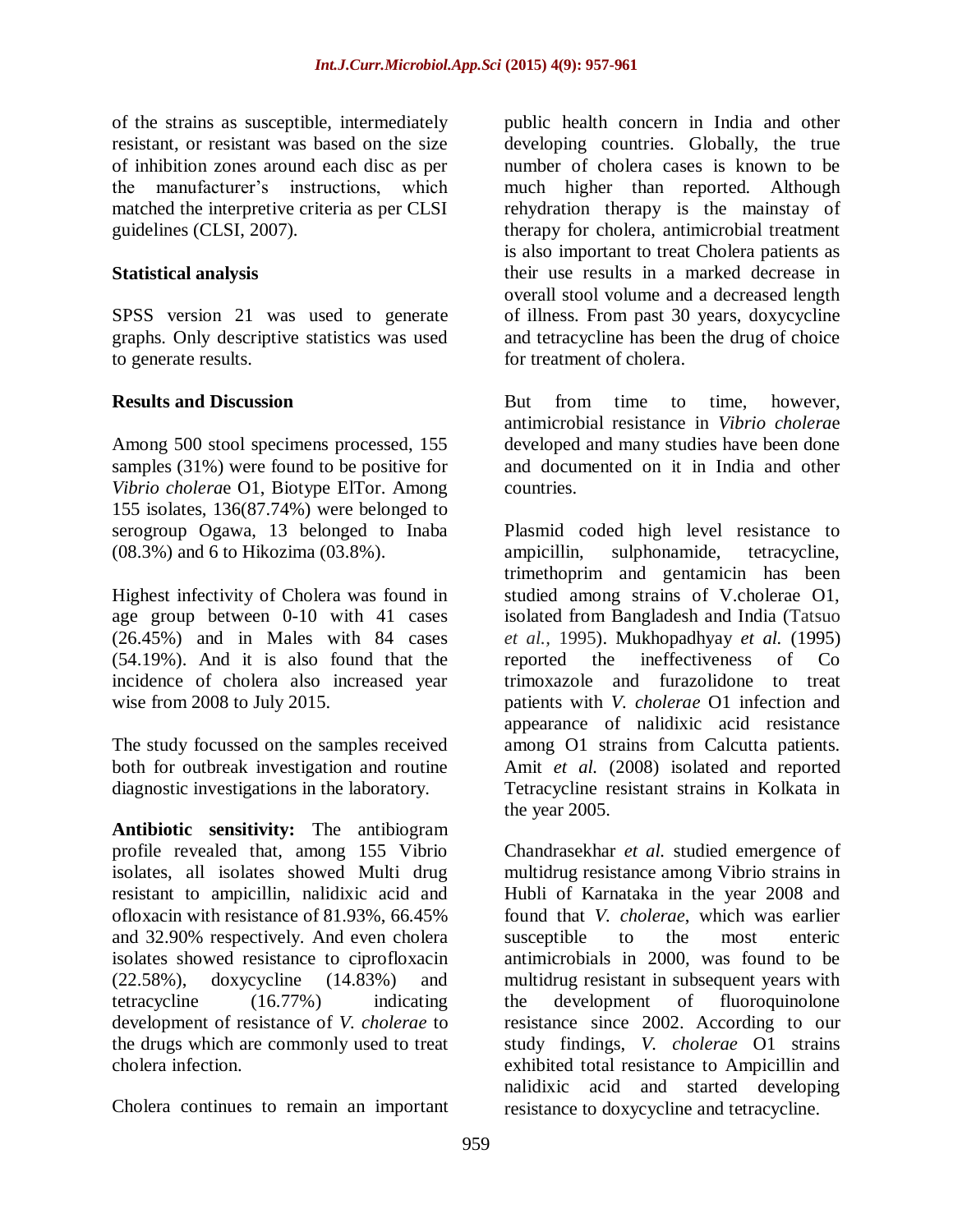| <b>Drug</b>     | <b>Sensitivity</b> | <b>Resistant</b> |
|-----------------|--------------------|------------------|
| Ampicillin      | 18.06%             | 81.93%           |
| Chloramphericol | 86.45%             | 13.54%           |
| Ciprofloxacin   | 77.41%             | 22.58%           |
| Ofloxacin       | 67.09%             | 32.90%           |
| Nalidixic Acid  | 33.54%             | 66.45%           |
| Doxycycline     | 85.16%             | 14.83%           |
| Tetracycline    | 83.22%             | 16.77%           |

**Table.1** Percentage distribution of antibiotic sensitivity pattern of *Vibrio cholera*e strains

**Graph.1** Total number of samples tested and positivity percentage of *Vibrio cholera*e strains year wise



**Table.2** Infectivity rate of cholera among age group

| Age group    | <b>Cholera</b> cases | Percentage |
|--------------|----------------------|------------|
| $0 - 10$     | 41                   | 26.45      |
| $11 - 20$    | 22                   | 14.19      |
| $21 - 30$    | 22                   | 14.19      |
| $31 - 40$    | 22                   | 14.19      |
| $41 - 50$    | 20                   | 12.90      |
| $51 - 60$    | 15                   | 9.68       |
| 61& above    | 13                   | 8.39       |
| <b>TOTAL</b> | 155                  |            |

All strains isolated were concurrently resistant to both ampicillin and nalidixic

acid. The resistance to quinolones, ampicillin and Tetracycline is due to large